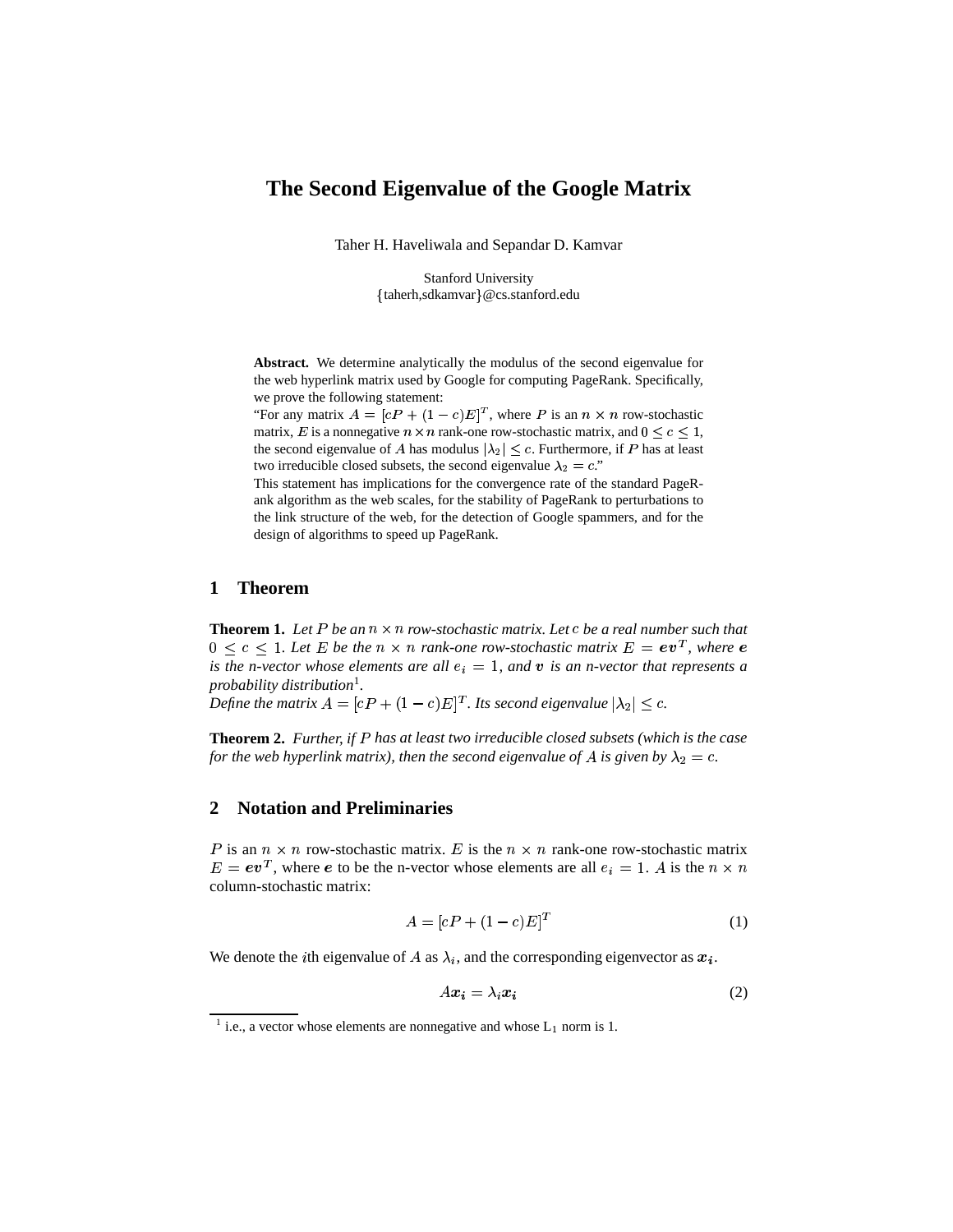By convention, we choose eigenvectors  $x_i$  such that  $||x_i||_1 = 1$ . Since A is columnstochastic,  $\lambda_1 = 1, 1 \ge |\lambda_2| \ge ... \ge |\lambda_n| \ge 0$ .

We denote the *i*th eigenvalue of  $P^T$  as  $\gamma_i$ , and its corresponding eigenvector as  $y_i$ :  $P^T y_i = \gamma_i y_i$ . Since  $P^T$  is column-stochastic,  $\gamma_1 = 1, 1 \ge |\gamma_2| \ge \ldots \ge |\gamma_n| \ge 0$ .

We denote the *i*th eigenvalue of  $E^T$  as  $\mu_i$ , and its corresponding eigenvector as  $z_i$ :  $E^T z_i = \mu_i z_i$ . Since  $E^T$  is rank-one and column-stochastic,  $\mu_1 = 1, \mu_2 = \ldots = \mu_n =$ 0.

An  $n \times n$  row-stochastic matrix M can be viewed as the transition matrix for a Markov chain with  $n$  states.

For any row-stochastic matrix  $M$ ,  $Me = e$ .

A set of states  $S$  is a *closed subset* of the Markov chain corresponding to  $M$  if and only if  $i \in S$  and  $j \notin S$  implies that  $M_{ij} = 0$ .

A set of states S is an *irreducible closed subset* of the Markov chain corresponding to M if and only if S is a closed subset, and no proper subset of S is a closed subset.

Intuitively speaking, each irreducible closed subset of a Markov chain corresponds to a leaf node in the strongly connected component (SCC) graph of the directed graph induced by the nonzero transitions in the chain.

Note that E, P, and  $A<sup>T</sup>$  are row stochastic, and can thus be viewed as transition matrices of Markov chains.

## **3 Proof of Theorem 1**

We first show that Theorem 1 is true for  $c = 0$  and  $c = 1$ .

CASE 1:  $c = 0$ If  $c = 0$ , then, from equation 1,  $A = E<sup>T</sup>$ . Since E is a rank-one matrix,  $\lambda_2 = 0$ . Thus, Theorem 1 is proved for  $c=0$ .

CASE 2:  $c = 1$ If  $c = 1$ , then, from equation 1,  $A = P<sup>T</sup>$ . Since  $P<sup>T</sup>$  is a column-stochastic matrix,  $|\lambda_2| \leq 1$ . Thus, Theorem 1 is proved for c=1.

CASE  $3: 0 < c < 1$ We prove this case via a series of lemmas.

**Lemma 1.** The second eigenvalue of A has modulus  $|\lambda_2| < 1$ .

*Proof.* Consider the Markov chain corresponding to  $A<sup>T</sup>$ . If the Markov chain corresponding to  $A<sup>T</sup>$  has only one irreducible closed subchain S, and if S is aperiodic, then the chain corresponding to  $A<sup>T</sup>$  must have a unique eigenvector with eigenvalue 1, by the Ergodic Theorem [3]. So we simply must show that the Markov chain corresponding to  $A<sup>T</sup>$  has a single irreducible closed subchain  $S$ , and that this subchain is aperiodic.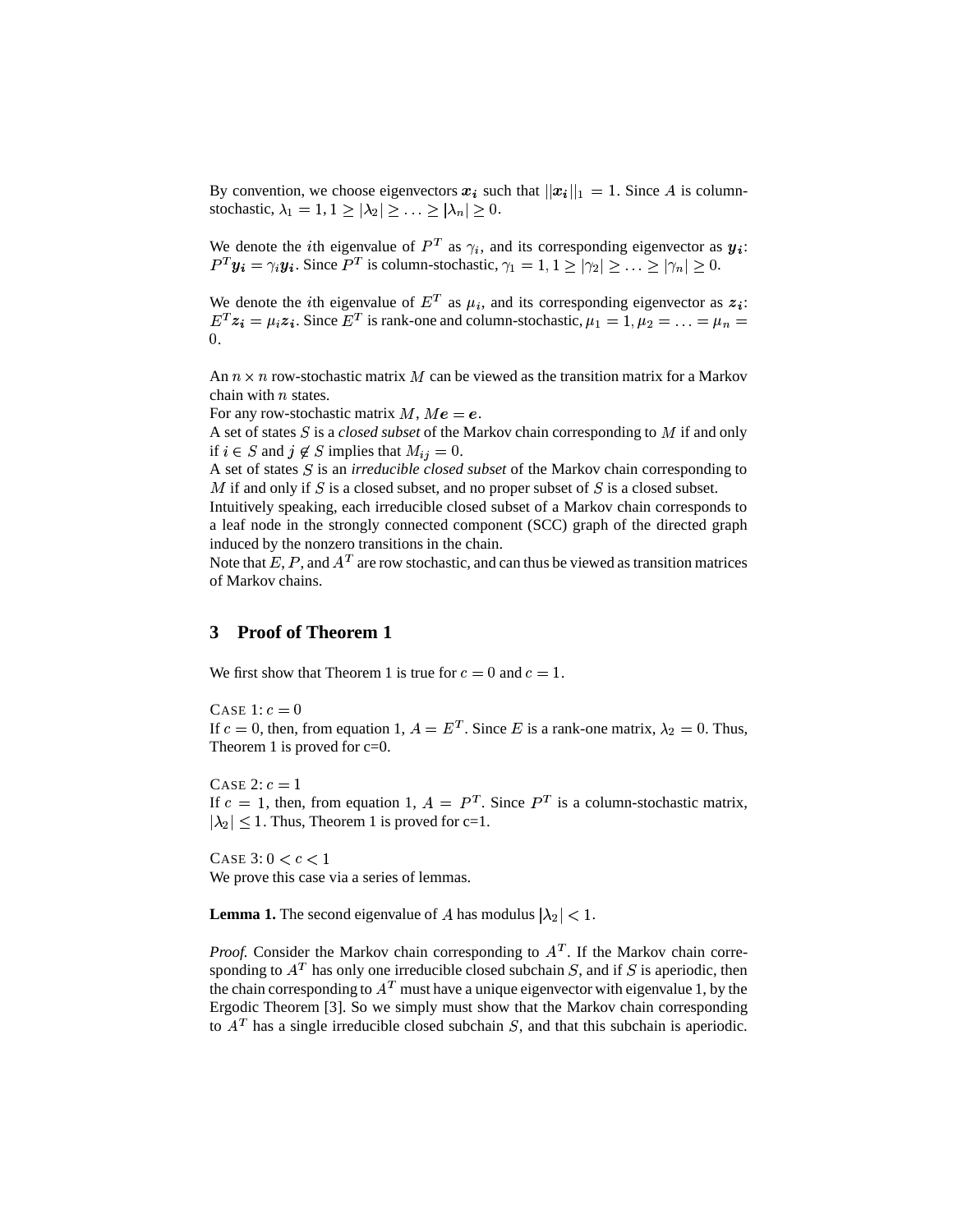Lemma 1.1 shows that  $A<sup>T</sup>$  has a single irreducible closed subchain S, and Lemma 1.2 shows this subchain is aperiodic.

*Lemma 1.1* There exists a unique irreducible closed subset  $S$  of the Markov chain corresponding to  $A^T$ .

*Proof.* We split this proof into a proof of existence and a proof of uniqueness. *Existence.* Let the set U be the states with nonzero components in  $v$ . Let S consist of the set of all states reachable from U along nonzero transitions in the chain.  $S$  trivially forms a closed subset. Further, since every state has a transition to  $U$ , no subset of  $S$ 

can be closed. Therefore,  $S$  forms an irreducible closed subset. *Uniqueness.* Every closed subset must contain  $U$ , and every closed subset containing  $U$ must contain  $S$ . Therefore,  $S$  must be the unique irreducible closed subset of the chain.

*Lemma* 1.2 The unique irreducible closed subset  $S$  is an aperiodic subchain.

*Proof.* From Theorem 5 in the Appendix, all members in an irreducible closed subset have the same period. Therefore, if at least one state in  $S$  has a self-transition, then the subset  $S$  is aperiodic. Let  $u$  be any state in  $U$ . By construction, there exists a selftransition from  $u$  to itself. Therefore,  $S$  must be aperiodic.

From Lemmas 1.1 and 1.2, and the Ergodic Theorem,  $|\lambda_2| < 1$  and Lemma 1 is proved.

**Lemma 2.** The second eigenvector  $x_2$  of A is orthogonal to  $e$ :  $e^T x_2 = 0$ .

*Proof.* Since  $|\lambda_2| < |\lambda_1|$  (by Lemma 1), the second eigenvector  $x_2$  of A is orthogonal to the first eigenvector of  $A<sup>T</sup>$  by Theorem 3 in the Appendix. From Section 2, the first eigenvector of  $A<sup>T</sup>$  is  $e$ . Therefore,  $x_2$  is orthogonal to  $e$ .

**Lemma 3.**  $E^{T}x_2 = 0$  $\sim$  100  $\sim$  100  $\sim$  100  $\sim$  100  $\sim$  100  $\sim$  100  $\sim$  100  $\sim$  100  $\sim$  100  $\sim$  100  $\sim$  100  $\sim$  100  $\sim$  100  $\sim$  100  $\sim$  100  $\sim$  100  $\sim$  100  $\sim$  100  $\sim$  100  $\sim$  100  $\sim$  100  $\sim$  100  $\sim$  100  $\sim$  100  $\sim$ 

*Proof.* By definition,  $E = ev^T$ , and  $E^T = ve^T$ . Thus,  $E^T x_2 = ve^T x_2$ . From Lemma 2,  $e^T x_2 = 0$ . Therefore,  $E^T x_2 = 0$ .

**Lemma 4.** The second eigenvector  $x_2$  of A must be an eigenvector  $y_i$  of  $P<sup>T</sup>$ , and the corresponding eigenvalue is  $\gamma_i = \lambda_2/c$ .

*Proof.* From equation 1 and equation 2:

$$
cP^{T}x_{2} + (1 - c)E^{T}x_{2} = \lambda_{2}x_{2}
$$
 (3)

From Lemma 3 and equation 3, we have:

$$
cP^T x_2 = \lambda_2 x_2 \tag{4}
$$

We can divide through by  $c$  to get:

$$
P^T x_2 = \frac{\lambda_2}{c} x_2 \tag{5}
$$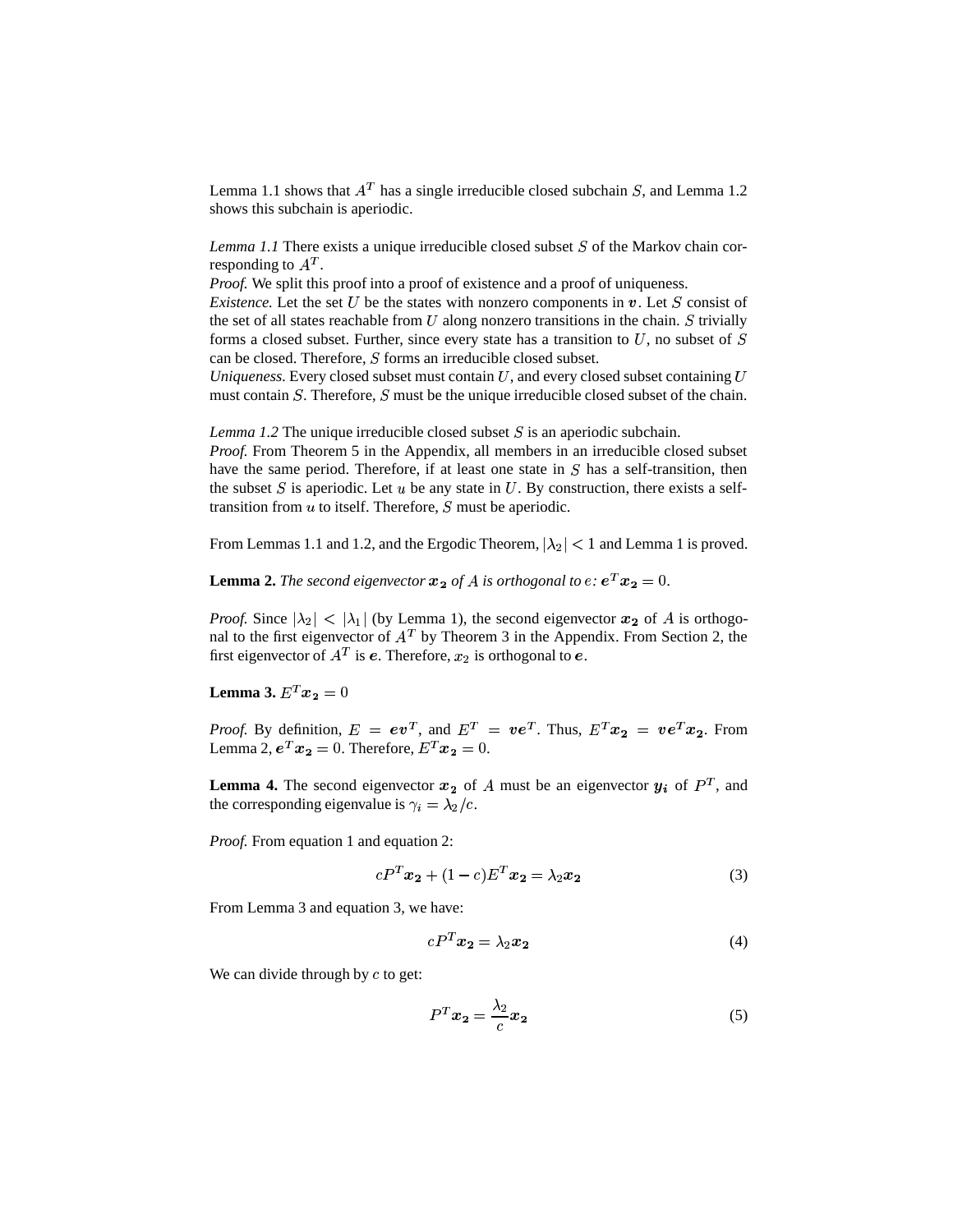If we let  $y_i = x_2$  and  $\gamma_i = \lambda_2/c$ , we can rewrite equation 4.

$$
P^T y_i = \gamma_i y_i \tag{6}
$$

Therefore,  $x_2$  is also an eigenvector of  $P<sup>T</sup>$ , and the relationship between the eigenvalues of A and  $P<sup>T</sup>$  that correspond to  $x_2$  is given by:

$$
\lambda_2 = c\gamma_i \tag{7}
$$

**Lemma 5.**  $|\lambda_2| \leq c$ 

*Proof.* We know from Lemma 4 that  $\lambda_2 = c\gamma_i$ . Because P is stochastic, we have that  $|\gamma_i| \leq 1$ . Therefore,  $|\lambda_2| \leq c$ , and Theorem 1 is proved.

## **4 Proof of Theorem 2**

Recall that Theorem 2 states: If P has at least two irreducible closed subsets,  $\lambda_2 = c$ .

*Proof.* CASE 1:  $c = 0$ This is proven in Case 1 of Section 3.

CASE 2:  $c = 1$ This is proven trivially from Theorem 3 in the Appendix.

CASE  $3: 0 < c < 1$ 

We prove this as follows. We assume  $P$  has at least two irreducible closed subsets. We then construct a vector  $x_i$  that is an eigenvector of A and whose corresponding eigenvalue is  $\lambda_i = c$ . Therefore,  $|\lambda_2| \geq c$ , and there exists a  $\lambda_i = c$ . From Theorem 1,  $\lambda_2 \leq c$ . Therefore, if P has at least two irreducible closed subsets,  $\lambda_2 = c$ .

**Lemma 1.** Any eigenvector  $y_i$  of  $P^T$  that is orthogonal to e is an eigenvector  $x_i$  of A. The relationship between eigenvalues is  $\lambda_i = c \gamma_i$ .

*Proof.* It is given that  $e^T y_i = 0$ . Therefore,

$$
E^T y_i = v e^T y_i = 0 \tag{8}
$$

By definition,

$$
P^T y_i = \gamma_i y_i \tag{9}
$$

Therefore, from equations 1, 8, and 9,

$$
A\mathbf{y_i} = cP^T\mathbf{y_i} + (1 - c)E^T\mathbf{y_i} = cP^T\mathbf{y_i} = c\gamma_i\mathbf{y_i}
$$
(10)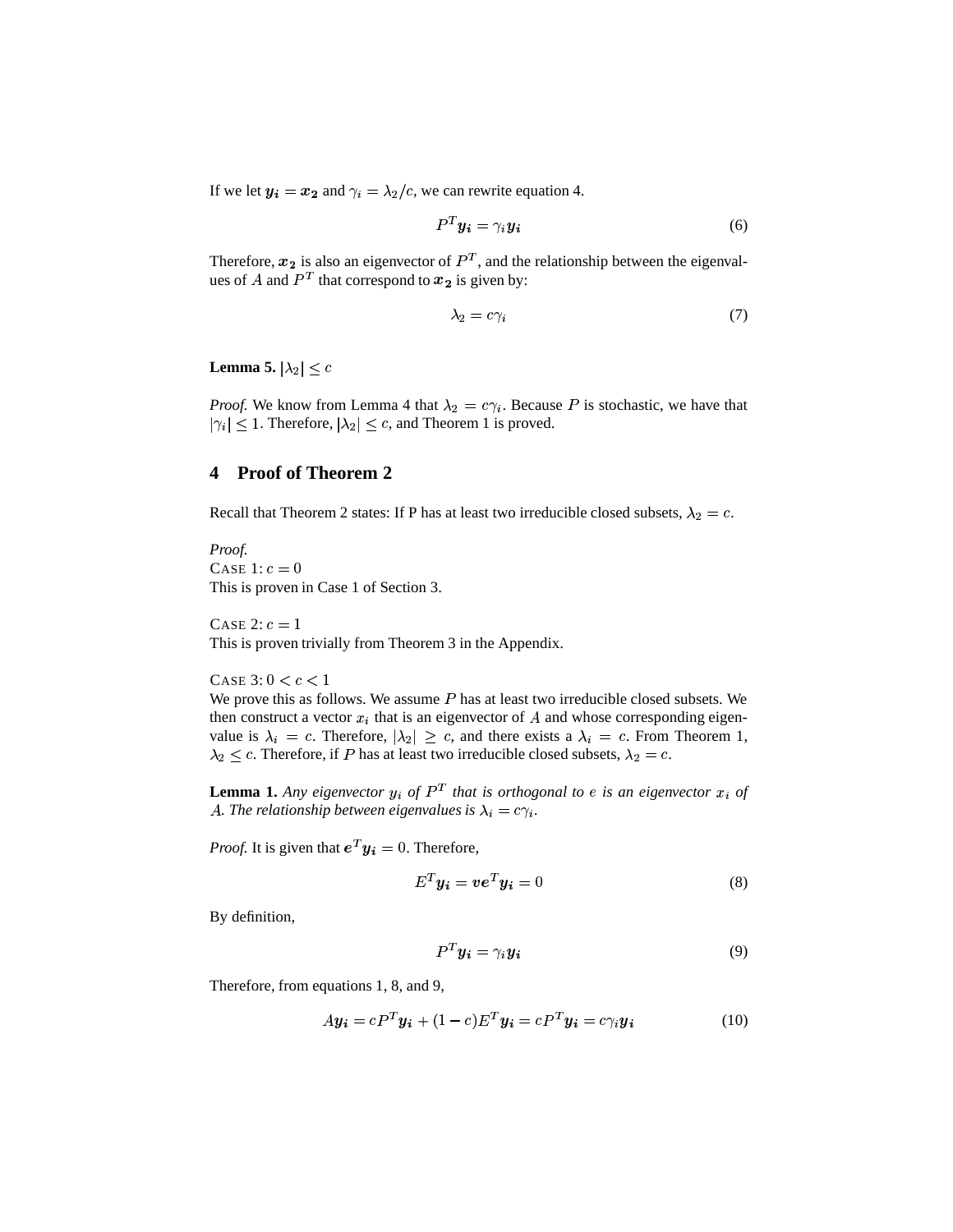Therefore,  $Ay_i = c\gamma_i y_i$  and Lemma 1 is proved.

#### **Lemma 2.** There exists a  $\lambda_i = c$ .

*Proof.* We construct a vector  $x_i$  that is an eigenvector of  $P$  and is orthogonal to  $e$ . From Theorem 3 in the Appendix, the multiplicity of the eigenvalue 1 for  $P$  is equal to the number of irreducible closed subsets of  $P$ . Thus we can find two linearly independent eigenvectors  $y_1$  and  $y_2$  of  $P<sup>T</sup>$  corresponding to the dominant eigenvalue 1. Let

$$
k_1 = y_1^T e \tag{11}
$$

$$
k_2 = \mathbf{y_2}^T \mathbf{e} \tag{12}
$$

If  $k_1 = 0$ , let  $x_i = y_1$ , else if  $k_2 = 0$ , let  $x_i = y_2$ . If  $k_1, k_2 > 0$ , then let  $x_i = y_1/k_1 - y_2/k_2$ . Note that  $x_i$  is an eigenvector of  $P<sup>T</sup>$  with eigenvalue exactly 1 and that  $x_i$  is orthogonal to e. From Lemma 1,  $x_2$  is an eigenvector of A corresponding to eigenvalue c. Therefore, the eigenvalue  $\lambda_i$  of A corresponding to eigenvector  $x_i$  is  $\lambda_i = c$ .

Therefore,  $|\lambda_2| \geq c$ , and there exists a  $\lambda_i = c$ . However, from Theorem 1,  $\lambda_2 \leq c$ . Therefore,  $\lambda_2 = c$  and Theorem 2 is proved.<sup>2</sup>

### **5 Implications**

The matrix  $A$  is used by Google to compute PageRank, an estimate of web-page importance used for ranking search results [11]. PageRank is defined as the stationary distribution of the Markov chain corresponding to the  $n \times n$  stochastic transition matrix  $A<sup>T</sup>$ . The matrix P corresponds to the web link graph; in making P stochastic, there are standard techniques for dealing with web pages with no outgoing links [6]. Furthermore, the web graph has been empirically shown to contain many irreducible closed subsets  $[1]$ , so that Theorem 2 holds for the matrix A used by Google.

Theorem 1 has implications for the rate of convergence of PageRank, for the stability of PageRank to perturbations to the link structure, and for the design of algorithms to speed up PageRank computations. Furthermore, it has broader implications in areas ranging from graph partitioning to reputation schemes in peer-to-peer networks. We briefly discuss these implications in this section.

*Convergence of PageRank.* The PageRank algorithm uses the power method to compute the principal eigenvector of  $A$ . The rate of convergence of the power method is given by  $\frac{|\lambda_2|}{|\lambda_1|}$  [13, 2]. For PageRank, the typical value of c has been given as 0.85; for this value of c, Theorem 2 thus implies that the convergence rate of the power method  $|\lambda_2/\lambda_1|$  for any web link matrix A is 0.85. Therefore, the convergence rate of PageRank will be fast, even as the web scales.

<sup>&</sup>lt;sup>2</sup> Note that there may be additional eigenvalues with modulus c, such as  $-c$ .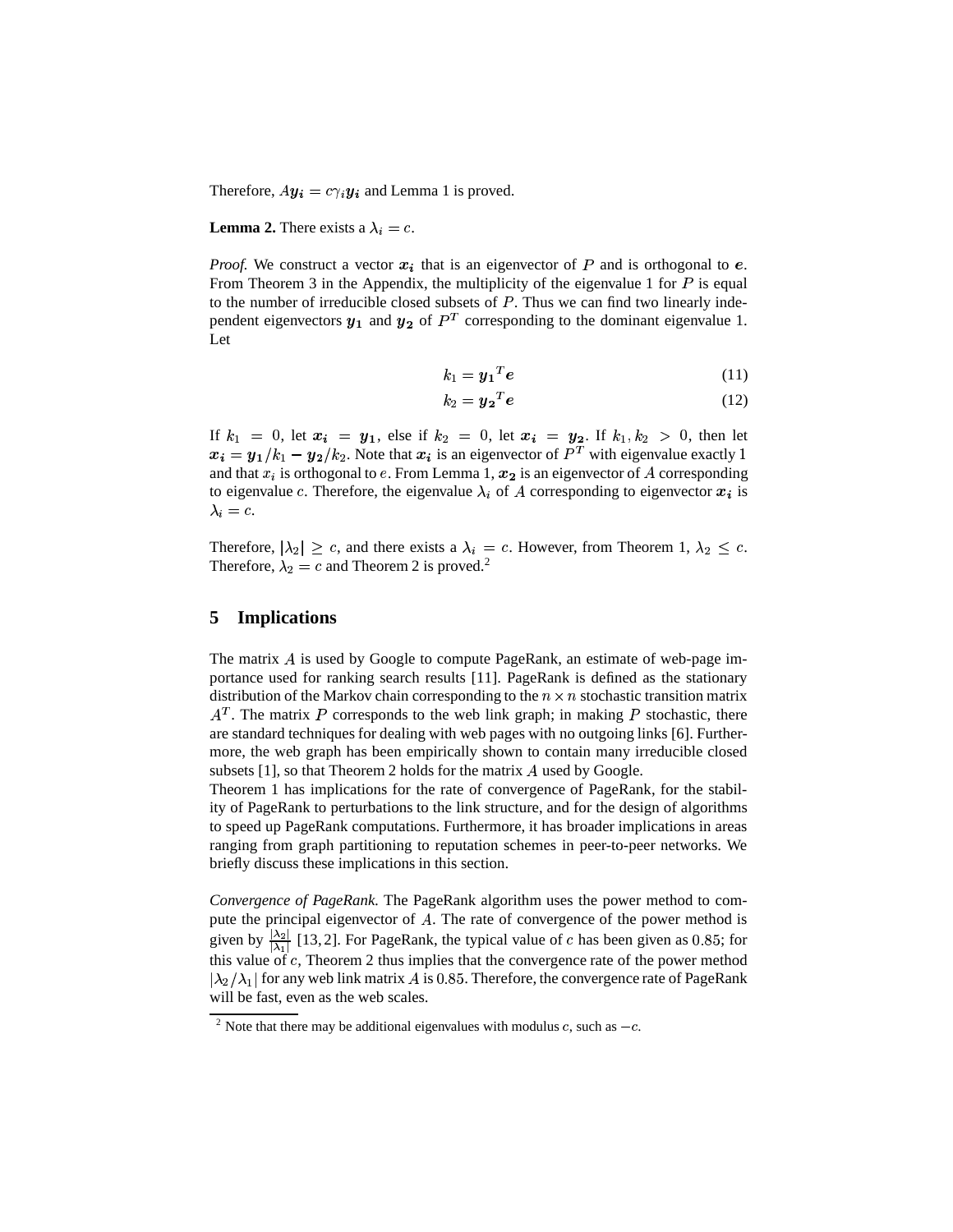*Stability of PageRank to Perturbations in the Link Structure.* The modulus of the nonprincipal eigenvalues also determines whether the corresponding Markov chain is wellconditioned. As shown by Meyer in [9], the greater the eigengap  $|\lambda_1| - |\lambda_2|$ , the more stable the stationary distribution is to perturbations in the Markov chain. Our analysis provides an alternate explanation for the stability of PageRank shown by Ng et al. [10].

*Accelerating PageRank Computations.* Previous work on accelerating PageRank computations assumed  $\lambda_2$  was unknown [6]. By directly using the equality  $\lambda_2 = c$ , improved extrapolation techniques may be developed as in [6].

*Spam Detection.* The eigenvectors corresponding to the second eigenvalue  $\lambda_2 = c$  are an artifact of certain structures in the web graph. In particular, each pair of leaf nodes in the SCC graph for the chain  $P$  corresponds to an eigenvector of  $A$  with eigenvalue  $c$ . These leaf nodes in the SCC are those subgraphs in the web link graph which may have incoming edges, but have no edges to other components. Link spammers often generate such structures in attempts to hoard rank. Analysis of the nonprincipal eigenvectors of A may lead to strategies for combating link spam.

*Broader Implications.* This proof has implication for spectral methods beyond web search. For example, in the field of peer-to-peer networks, the EigenTrust reputation algorithm given in [7] computes the principal eigenvector of a matrix of the form defined in equation 1. This result shows that EigenTrust will converge quickly, minimizing network overhead. In the field of image segmentation, Perona and Freeman [12] present an algorithm that segments an image by thresholding the first eigenvector of the affinity matrix of the image. One may normalize the affinity matrix to be stochastic as in [8] and introduce a regularization parameter as in [11] to define a matrix of the form given in equation 1. The benefit of this is that one can choose the regularization parameter  $c$  to be large enough so that the computation of the dominant eigenvector is very fast, allowing the Perona-Freeman algorithm to work for very large scale images.

#### **Acknowledgments**

We would like to thank Gene Golub and Rajeev Motwani for useful conversations.

### **References**

- 1. A. Broder, R. Kumar, F. Maghoul, P. Raghavan, S. Rajagopalan, R. Stata, A. Tomkins, and J. Wiener. Graph structure in the web. In *Proceedings of the Ninth International World Wide Web Conference*, 2000.
- 2. G. H. Golub and C. F. V. Loan. *Matrix Computations*. The Johns Hopkins University Press, Baltimore, 1996.
- 3. G. Grimmett and D. Stirzaker. *Probability and Random Processes*. Oxford University Press, 1989.
- 4. M. Iosifescu. *Finite Markov Processes and Their Applications*. John Wiley and Sons, Inc., 1980.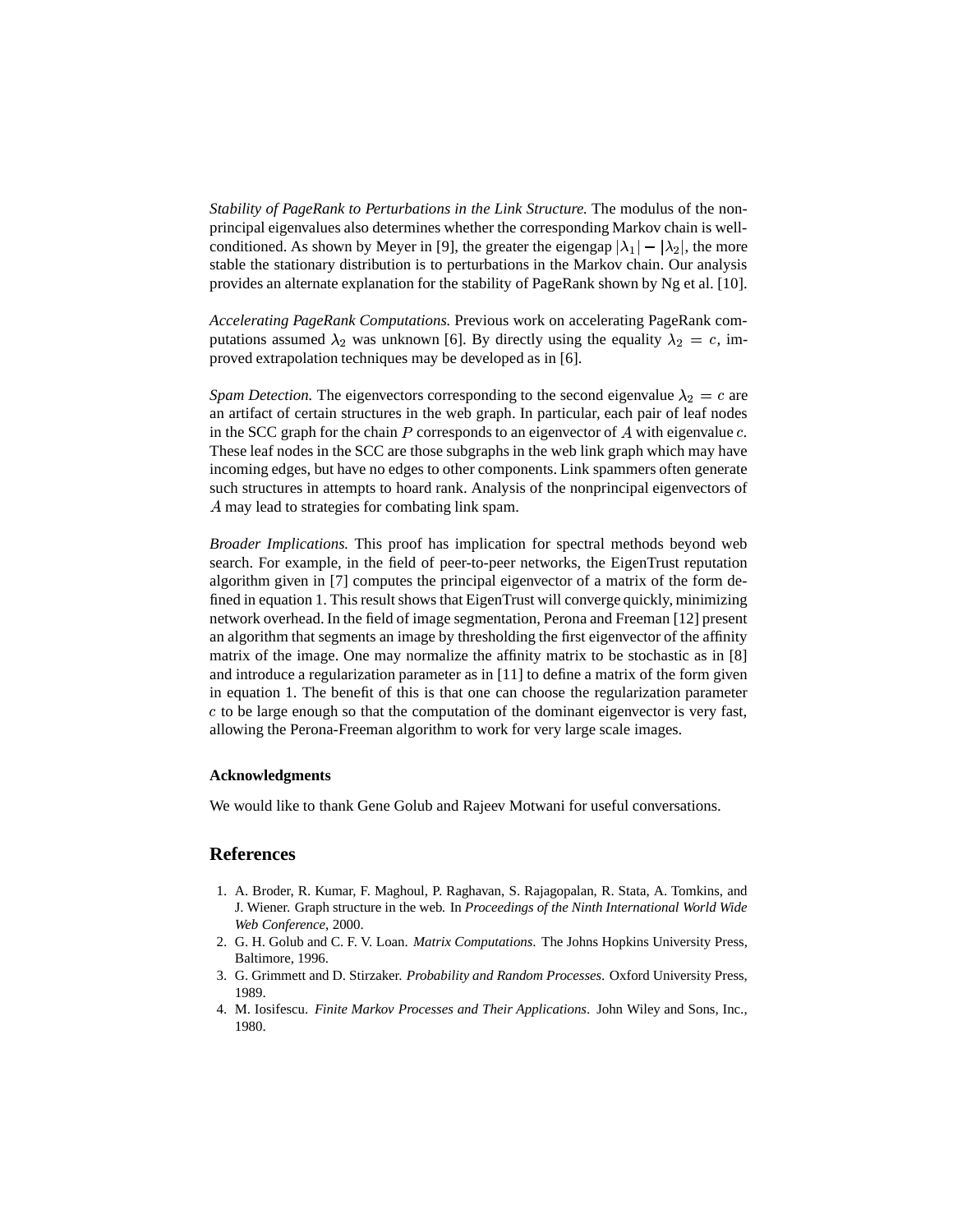- 5. D. L. Isaacson and R. W. Madsen. *Markov Chains: Theory and Applications*, chapter IV, pages 126–127. John Wiley and Sons, Inc., New York, 1976.
- 6. S. D. Kamvar, T. H. Haveliwala, C. D. Manning, and G. H. Golub. Extrapolation methods for accelerating PageRank computations. In *Proceedings of the Twelfth International World Wide Web Conference*, 2003.
- 7. S. D. Kamvar, M. T. Schlosser, and H. Garcia-Molina. The EigenTrust Algorithm for Reputation Management in P2P Networks. In *Proceedings of the Twelfth International World Wide Web Conference*, 2003.
- 8. M. Meila and J. Shi. A random walks view of spectral segmentation. In *AI and Statistics (AISTATS)*, 2001.
- 9. C. D. Meyer. Sensitivity of the stationary distribution of a Markov chain. *SIAM Journal on Matrix Analysis and Applications*, 15(3):715–728, 1994.
- 10. A. Y. Ng, A. X. Zheng, and M. I. Jordan. Link analysis, eigenvectors and stability. In *IJCAI*, pages 903–910, 2001.
- 11. L. Page, S. Brin, R. Motwani, and T. Winograd. The PageRank citation ranking: Bringing order to the web. *Stanford Digital Libraries Working Paper*, 1998.
- 12. P. Perona and W. Freeman. A factorization approach to grouping. In *Proc. EECV*, 1998.
- 13. J. H. Wilkinson. *The Algebraic Eigenvalue Problem*. Oxford University Press, Oxford, 1965.